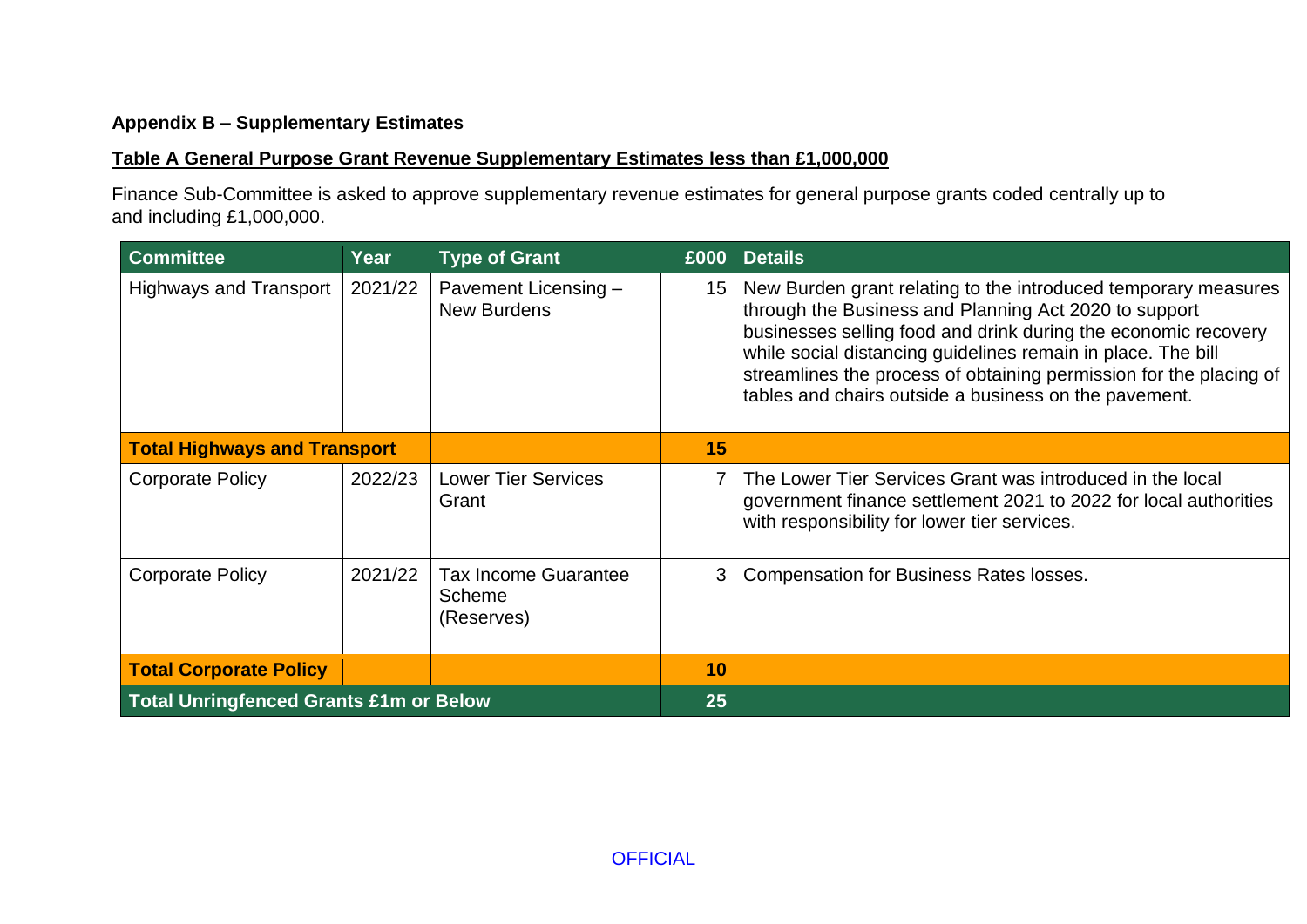# **Table B Specific Grant Supplementary Estimates less than £1,000,000**

Finance Sub-Committee is asked to approve supplementary estimates for specific grants coded directly to services up to and including £1,000,000.

| 2022/23 |                                                                    |     |                                                                                                                                                                                                                                                                                                                                                                                                                                                                                                                                                       |
|---------|--------------------------------------------------------------------|-----|-------------------------------------------------------------------------------------------------------------------------------------------------------------------------------------------------------------------------------------------------------------------------------------------------------------------------------------------------------------------------------------------------------------------------------------------------------------------------------------------------------------------------------------------------------|
|         | <b>Holiday Activities &amp; Food</b><br>Programme Grant<br>2022/23 | 879 | The purpose of the grant is for local authorities to make free<br>places at holiday clubs available in the Easter, Summer and<br>Christmas school holidays in 2022. This will be made available to<br>children in the local authority area who are eligible for and<br>receive benefits-related free school meals.                                                                                                                                                                                                                                    |
| 2021/22 | <b>COVID-19 Recovery</b><br>Premium                                | 292 | Recovery premium received on behalf of schools and allocated<br>out as per funding schedule (breakdown by school).                                                                                                                                                                                                                                                                                                                                                                                                                                    |
| 2021/22 | <b>School Led Tutoring</b><br>Grant                                |     | This grant will give schools and academy trusts the flexibility<br>in determining how best to provide tutoring intervention to support<br>catch-up for lost education due to the coronavirus (COVID-19)<br>pandemic. Grant conditions.                                                                                                                                                                                                                                                                                                                |
| 2021/22 | <b>Tackling Troubled</b><br>Families (Payments by<br>Results)      | 103 | In April 2012, the Government launched the Troubled Families<br>Programme, a £448m scheme to incentivise local authorities and<br>their partners to turn around the lives of 120,000 troubled families<br>by May 2015. This programme worked with families where<br>children are not attending school, young people are committing<br>crime, families are involved in anti-social behaviour and adults<br>are out of work.<br>In June 2013, the Government announced plans to expand the<br>Troubled Families Programme for a further five years from |
|         |                                                                    |     | 233                                                                                                                                                                                                                                                                                                                                                                                                                                                                                                                                                   |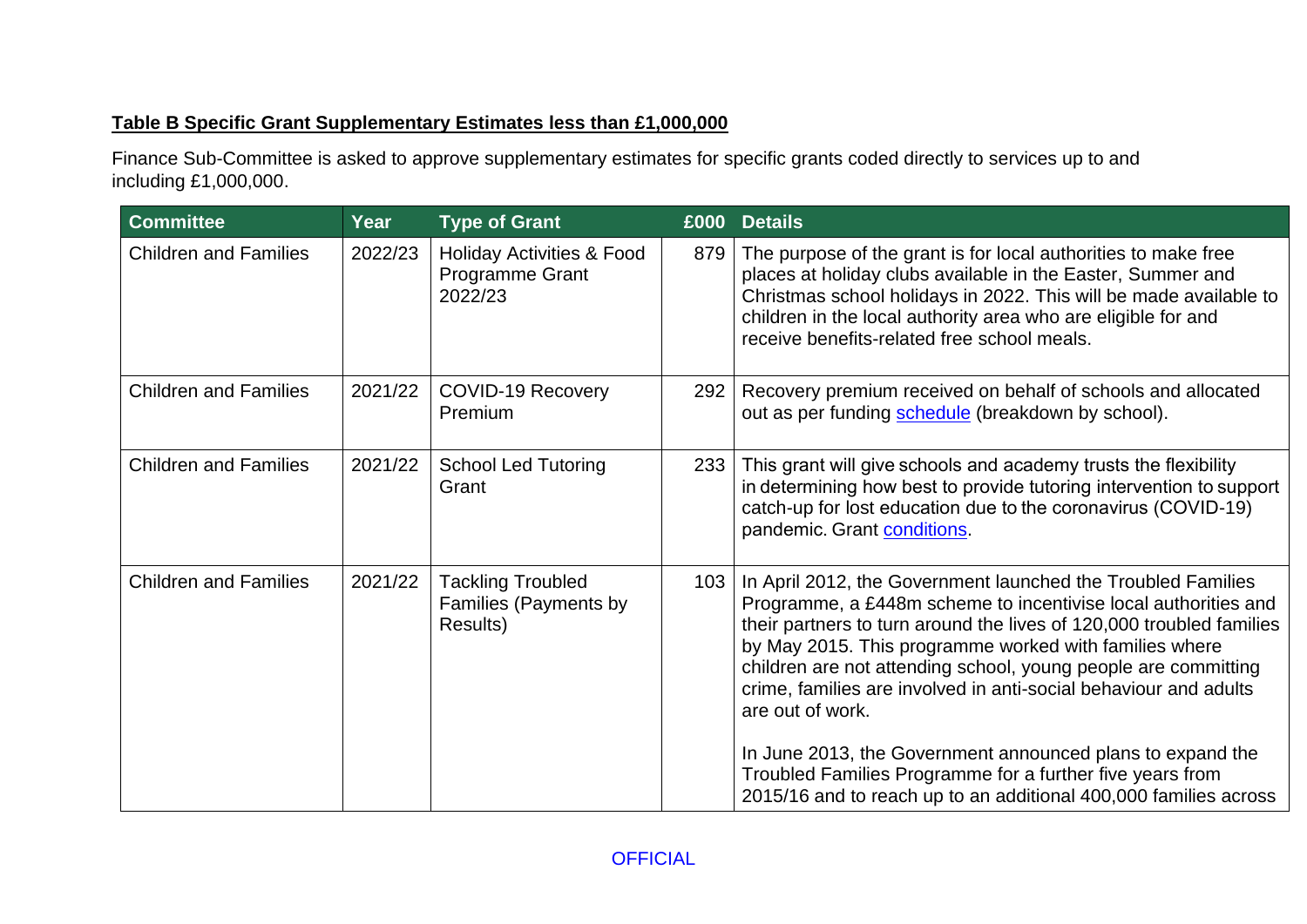| <b>Committee</b>                   | Year    | <b>Type of Grant</b>                                      |           | £000 Details                                                                                                                                                                                                                                                                                                                                                                                                                                                                                                                                                                                                               |
|------------------------------------|---------|-----------------------------------------------------------|-----------|----------------------------------------------------------------------------------------------------------------------------------------------------------------------------------------------------------------------------------------------------------------------------------------------------------------------------------------------------------------------------------------------------------------------------------------------------------------------------------------------------------------------------------------------------------------------------------------------------------------------------|
|                                    |         |                                                           |           | England. £200 million has been committed to fund the first year<br>of this five year programme. This increased investment is<br>testament to the Government's ongoing commitment to improve<br>the lives of troubled families and as this work is taken to a<br>significantly greater scale, to transform local public services and<br>reduce costs for the long-term.                                                                                                                                                                                                                                                     |
| <b>Children and Families</b>       | 2021/22 | <b>Holiday Activities &amp; Food</b><br>Programme Grant   | 65        | The purpose of the grant is for local authorities to make free<br>places at holiday clubs available in the Easter, summer and<br>Christmas school holidays in 2021. This will be made available to<br>children in the local authority area who are eligible for and<br>receive benefits-related free school meals. This request is being<br>made in relation to the contingency amount only $-$ if this is not<br>used the resulting budget increase will not be taken forward.                                                                                                                                            |
| <b>Children and Families</b>       | 2021/22 | Afghanistan Resettlement<br>(Education) Grants<br>2021/22 | 64<br>120 | September to November<br>December to March<br>The Secretary of State for Education is providing financial<br>assistance to local authorities, in the form of the Afghanistan<br>Resettlement (Education) Grant 2021-22 for the financial year<br>beginning 1 April 2021.<br>Eligibility for the funding is restricted to local authorities where<br>families arriving from Afghanistan under Afghan Relocation and<br>Assistance Policy (ARAP), Afghanistan Citizens Resettlement<br>Scheme (ACRS) and British Nationals, are currently residing in<br>bridging accommodation, namely hotels funded by the Home<br>Office. |
| <b>Total Children and Families</b> |         |                                                           | 1,756     |                                                                                                                                                                                                                                                                                                                                                                                                                                                                                                                                                                                                                            |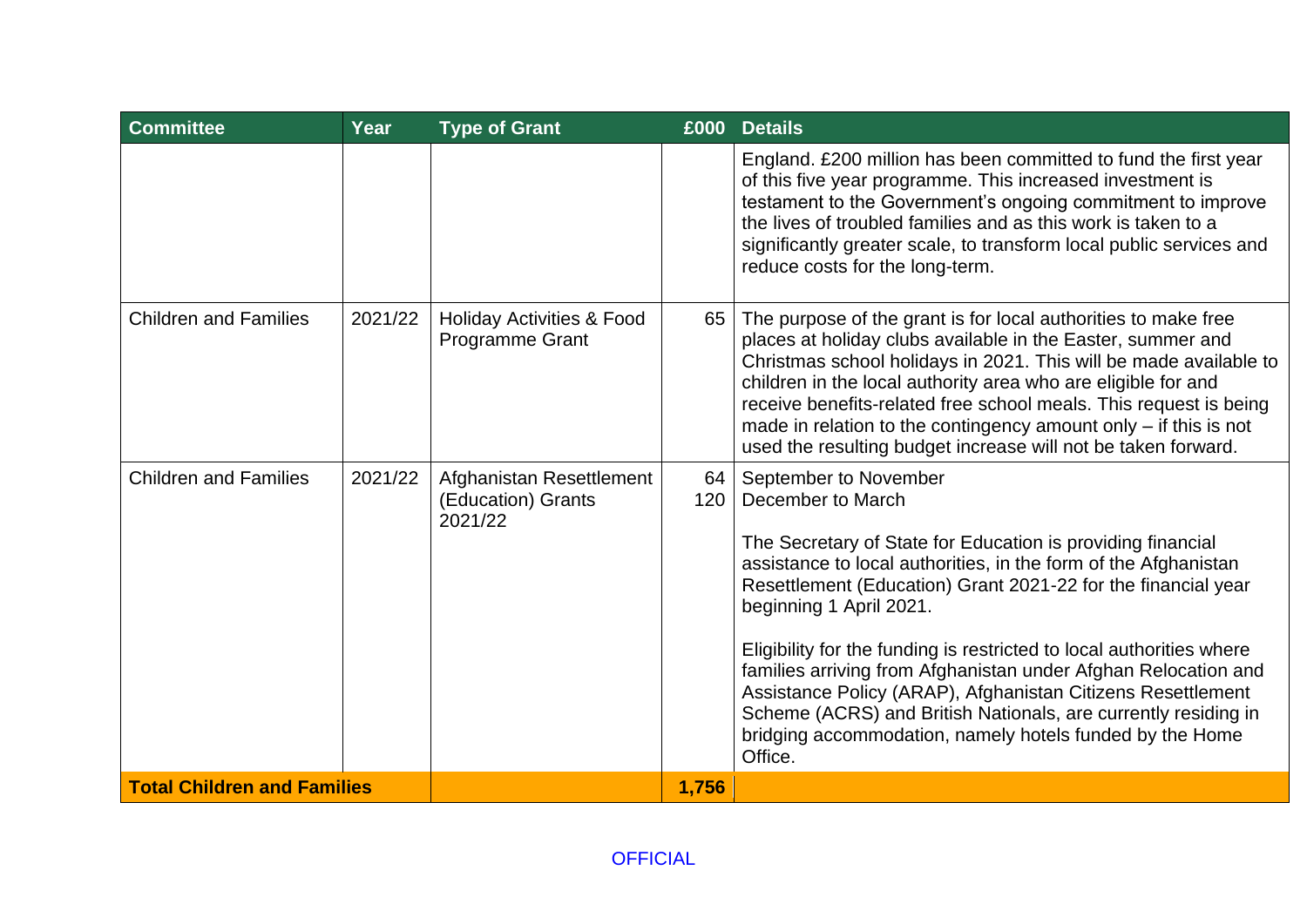| <b>Committee</b>               | Year    | <b>Type of Grant</b>                                       |     | £000 Details                                                                                                                                                                                                                                                                                                                                                                                                                                                                                                                                                                                                                                                                                                                                                                                                                                                                                                                                                                                                                                                                                      |
|--------------------------------|---------|------------------------------------------------------------|-----|---------------------------------------------------------------------------------------------------------------------------------------------------------------------------------------------------------------------------------------------------------------------------------------------------------------------------------------------------------------------------------------------------------------------------------------------------------------------------------------------------------------------------------------------------------------------------------------------------------------------------------------------------------------------------------------------------------------------------------------------------------------------------------------------------------------------------------------------------------------------------------------------------------------------------------------------------------------------------------------------------------------------------------------------------------------------------------------------------|
| <b>Adults and Health</b>       | 2022/23 | <b>Public Health Grant</b>                                 | 476 | Local authorities (upper tier and unitary) are responsible for<br>improving the health of their local population and reducing health<br>inequalities. In 2022 to 2023 the CEC public health grant has<br>increased by £475,572 compared to 2021/22. The grant will be<br>ringfenced for use on public health functions. This may include<br>public health challenges arising directly or indirectly from COVID-<br>19.                                                                                                                                                                                                                                                                                                                                                                                                                                                                                                                                                                                                                                                                            |
| <b>Adults and Health</b>       | 2022/23 | <b>ICT Workforce: Contract</b><br><b>Extension Funding</b> | 173 | Champs Public Health Collaborative, on behalf of the Cheshire<br>and Merseyside Directors of Public Health, submitted a successful<br>bid to the Department of Health and Social Care for funding to<br>support a pilot around the transformation of contact tracing<br>services across the sub region. A fundamental aspect of this was<br>to ensure we maintained our workforce capacity during the winter<br>period by ensuring we took action to extend short term contracts<br>of contact tracers and team leaders to reduce the risk of people<br>feeling the need to leave in early 2022.<br>To secure the existing workforce beyond 1 April 2022, the C&M<br>Directors of Public Health agreed to utilise an element of our<br>DHSC funding to extend fixed term contracts for local authority<br>contact tracers and team leaders from 1 April 2022 to 31 July<br>2022, where contracts were due to end 31 March 2022. This<br>gives us a stable workforce as we continue to work together on<br>establishing a sustainable, resilient contact tracing service across<br>our sub-region. |
| <b>Total Adults and Health</b> |         |                                                            | 649 |                                                                                                                                                                                                                                                                                                                                                                                                                                                                                                                                                                                                                                                                                                                                                                                                                                                                                                                                                                                                                                                                                                   |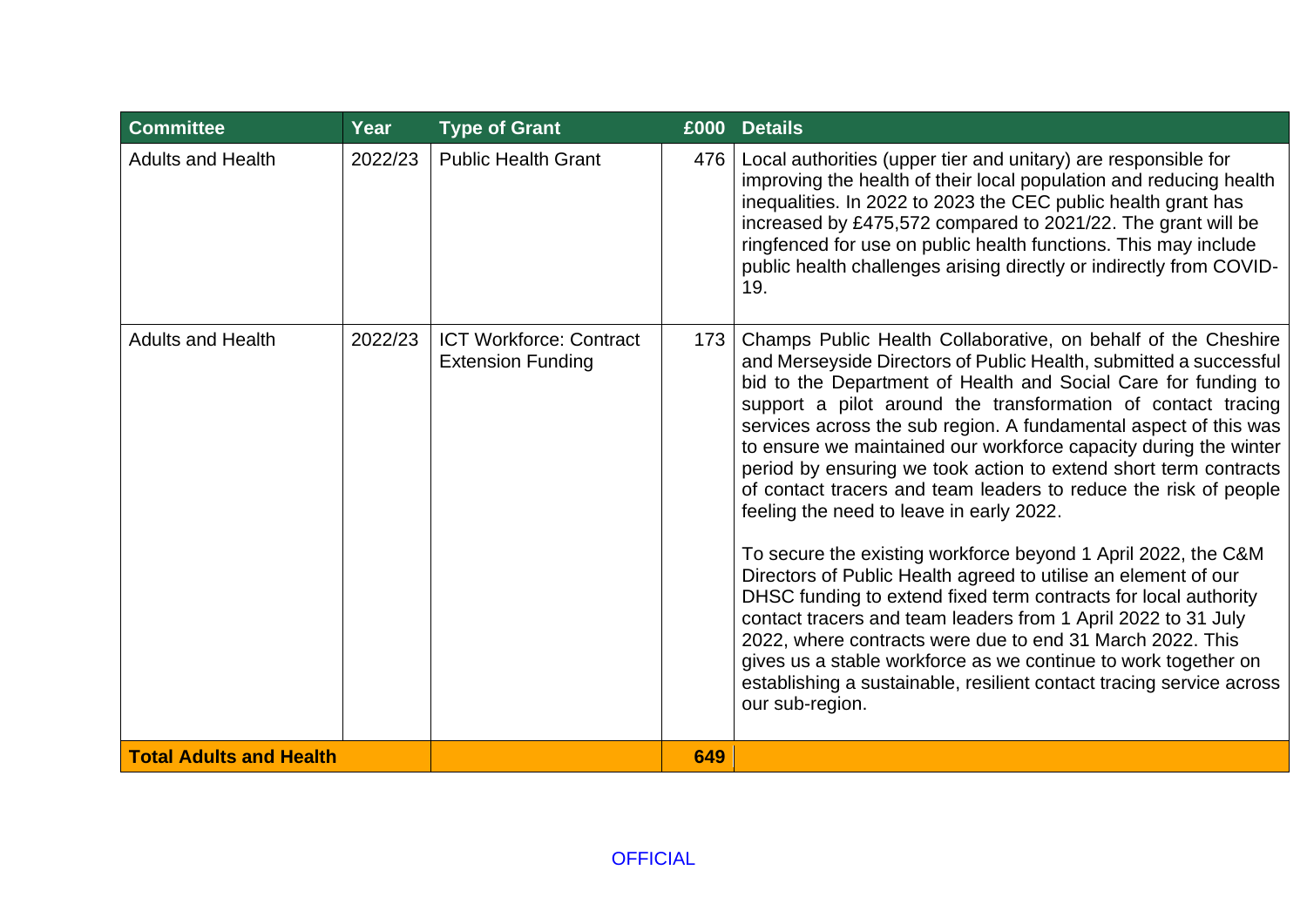| <b>Committee</b>          | Year    | <b>Type of Grant</b>                                                                        |     | £000 Details                                                                                                                                                                                                                                                                                                                                                                                                                                                                                                                                                                      |
|---------------------------|---------|---------------------------------------------------------------------------------------------|-----|-----------------------------------------------------------------------------------------------------------------------------------------------------------------------------------------------------------------------------------------------------------------------------------------------------------------------------------------------------------------------------------------------------------------------------------------------------------------------------------------------------------------------------------------------------------------------------------|
| <b>Economy and Growth</b> | 2021/22 | Vulnerable Renters /<br><b>Exceptional Winter Top-</b><br><b>up</b>                         | 117 | The Department of Levelling Up, Homes and Communities<br>(DLUHC) has recognised that private renters may have rent<br>arrears built up as a result of the pandemic and that vulnerable<br>households may need additional support. The purpose of this<br>exceptional one-off payment is to support low-income private<br>renters with COVID-19 related rent arrears to avoid eviction or<br>find a new home where necessary in order to prevent<br>homelessness, with local authorities able to target funding to<br>those who need it most and help them get back on their feet. |
| <b>Economy and Growth</b> | 2021/22 | <b>Protect and Vaccinate</b>                                                                | 81  | Subject to individual assessments, the purpose of this grant is to<br>make offers of safe and appropriate accommodation and<br>support, to people who are rough sleeping in order to facilitate<br>vaccinations and safeguard from infection from COVID-19.                                                                                                                                                                                                                                                                                                                       |
| Economy and Growth        | 2021/22 | <b>Local Enterprise</b><br>Partnership (LEP): NP<br>(Northern Powerhouse)<br>11             | 150 | To enable the 11 Northern LEPs (the NP11) to develop a more<br>unified Northern Powerhouse economic development programme<br>and voice. The NP11 will work together on issues where a pan-<br>Northern approach to economic development can add value.                                                                                                                                                                                                                                                                                                                            |
| <b>Economy and Growth</b> | 2021/22 | <b>New Burdens 4 Restart</b><br>and the Additional<br><b>Restrictions COVID-19</b><br>Grant | 154 | Local Authorities should allocate funding through business<br>support grants or through wider business support measures. All<br>funding provided under this scheme should provide direct<br>support to businesses.                                                                                                                                                                                                                                                                                                                                                                |
| <b>Economy and Growth</b> | 2021/22 | New Burdens (6)<br>Omicron Hospitality and<br>Leisure Grant and the                         | 15  | New Burden grant relating to the additional costs resulting from<br>grant delivery of the Omicron Hospitality and Leisure Grant                                                                                                                                                                                                                                                                                                                                                                                                                                                   |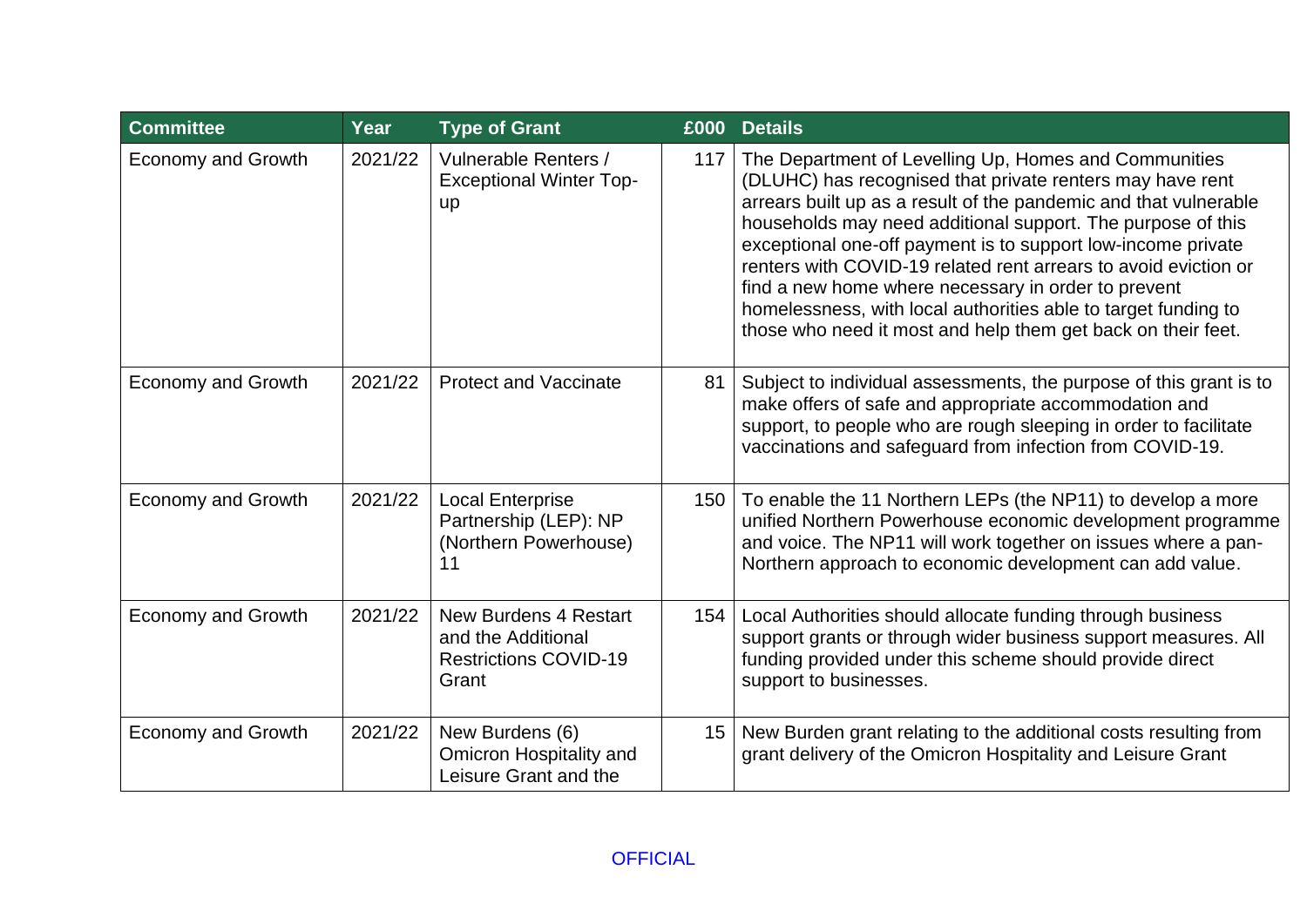| <b>Committee</b>                    | Year               | <b>Type of Grant</b>                                                                                                                                                                                                                                                                                                                                                             |                                            | £000 Details                                                                                                                                                                                                                                                                                                                                                                                                                                                                                                                                                                                                                                                                                                                                                                                                                  |
|-------------------------------------|--------------------|----------------------------------------------------------------------------------------------------------------------------------------------------------------------------------------------------------------------------------------------------------------------------------------------------------------------------------------------------------------------------------|--------------------------------------------|-------------------------------------------------------------------------------------------------------------------------------------------------------------------------------------------------------------------------------------------------------------------------------------------------------------------------------------------------------------------------------------------------------------------------------------------------------------------------------------------------------------------------------------------------------------------------------------------------------------------------------------------------------------------------------------------------------------------------------------------------------------------------------------------------------------------------------|
|                                     |                    | <b>Additional Restrictions</b><br>Grant (3rd Top Up)<br>COVID-19 Grant<br><b>Schemes</b>                                                                                                                                                                                                                                                                                         |                                            | scheme and the Additional Restrictions Grant scheme between<br>30 December 2021 and 31 March 2022.                                                                                                                                                                                                                                                                                                                                                                                                                                                                                                                                                                                                                                                                                                                            |
| <b>Total Economy and Growth</b>     |                    |                                                                                                                                                                                                                                                                                                                                                                                  | 517                                        |                                                                                                                                                                                                                                                                                                                                                                                                                                                                                                                                                                                                                                                                                                                                                                                                                               |
| <b>Highways and Transport</b>       | 2021/22<br>2022/23 | <b>COVID-19 Bus Services</b><br><b>Support Grant (Restart) -</b><br>Tranche 6<br><b>COVID-19 Bus Services</b><br><b>Support Grant (Restart) -</b><br>Tranche 7<br><b>COVID-19 Bus Services</b><br>Support Grant (Restart) -<br>Tranche 8<br>COVID-19 Bus Recovery<br>Grant - Tranche 9<br><b>CAPITAL - SUSTRANS</b><br><b>Hurdsfield Rd/Black Lane</b><br>junction, Macclesfield | 36 <sup>°</sup><br>93<br>148<br>202<br>569 | CBSSG/BRG can only be spent on supporting bus services that<br>have been affected by or need to be adjusted because of the<br>impact of COVID-19. It is to be used as additional support on top<br>of normal funding for local bus services, not as a replacement of<br>that funding. The funding will be used to support local bus<br>services such as tendered bus services that may be experiencing<br>revenue shortfalls, and to help support any adjustments to<br>services required by the authority. This may include amendment<br>of the routes used by those services, hours of operation, vehicles<br>used or levels of provision.<br>Improvements to National Cycle Network (NCN) Route 55<br>Middlewood Way in Macclesfield between Hurdsfield Road and<br>Tesco on Black Lane for both pedestrians and cyclists. |
| <b>Total Highways and Transport</b> |                    |                                                                                                                                                                                                                                                                                                                                                                                  | 1,048                                      |                                                                                                                                                                                                                                                                                                                                                                                                                                                                                                                                                                                                                                                                                                                                                                                                                               |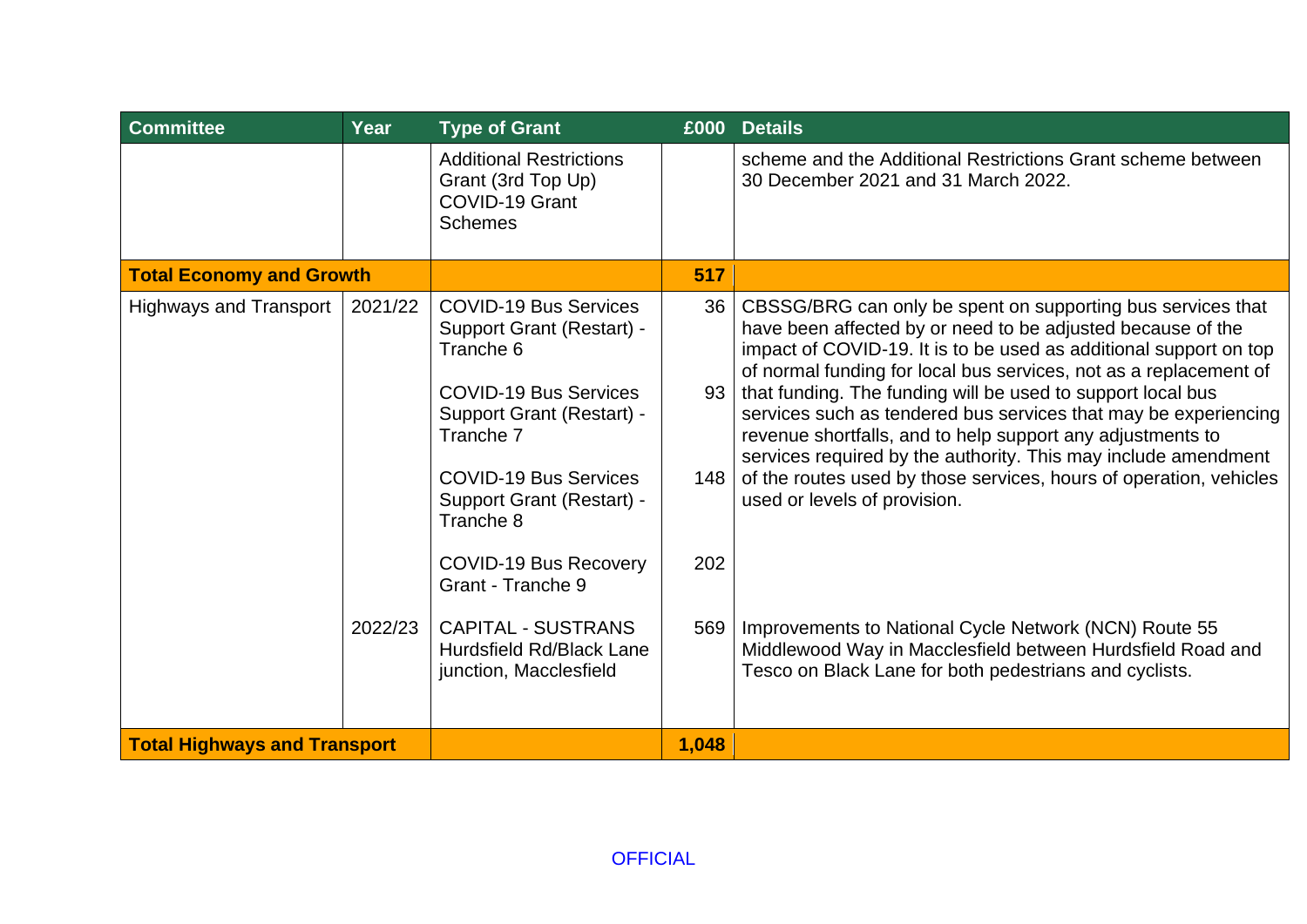| <b>Committee</b>                            | Year    | <b>Type of Grant</b>                                                                                                                                            |     | £000 Details                                                                                                                                                                                                                          |
|---------------------------------------------|---------|-----------------------------------------------------------------------------------------------------------------------------------------------------------------|-----|---------------------------------------------------------------------------------------------------------------------------------------------------------------------------------------------------------------------------------------|
| <b>Corporate Policy</b>                     | 2021/22 | <b>Local Authority Data</b><br>Sharing (LADS)                                                                                                                   |     | Funding for software and staffing to administer the required<br>changes for Local Authority Data Sharing.                                                                                                                             |
| <b>Corporate Policy</b>                     | 2021/22 | COVID-19 Test and<br><b>Trace Support (Self</b><br><b>Isolation Payment)</b>                                                                                    | 257 | Test and Trace Support Payment scheme – awards and<br>administration of the scheme to support people self-isolating on a<br>low income. For period October to December 2021.                                                          |
| <b>Corporate Policy</b>                     | 2021/22 | New Burdens 5 Post<br>Payment Assurance,<br><b>Reconciliation and Debt</b><br>Recovery (Tranche $1 + 2$ )                                                       | 49  | Business Grant assurance and reporting processes required for<br>all business grant schemes from the 1 August 2020 to 31 March<br>2022.                                                                                               |
| <b>Corporate Policy</b>                     | 2021/22 | New Burdens (6)<br>Omicron Hospitality and<br>Leisure Grant and the<br><b>Additional Restrictions</b><br>Grant (3rd Top Up)<br>COVID-19 Grant<br><b>Schemes</b> | 53  | New Burden grant relating to the additional costs resulting from<br>grant delivery of the Omicron Hospitality and Leisure Grant<br>scheme and the Additional Restrictions Grant scheme between<br>30 December 2021 and 31 March 2022. |
| <b>Total Corporate Policy</b>               |         |                                                                                                                                                                 | 360 |                                                                                                                                                                                                                                       |
| <b>Total Ringfenced Grants £1m or Below</b> |         | 4,330                                                                                                                                                           |     |                                                                                                                                                                                                                                       |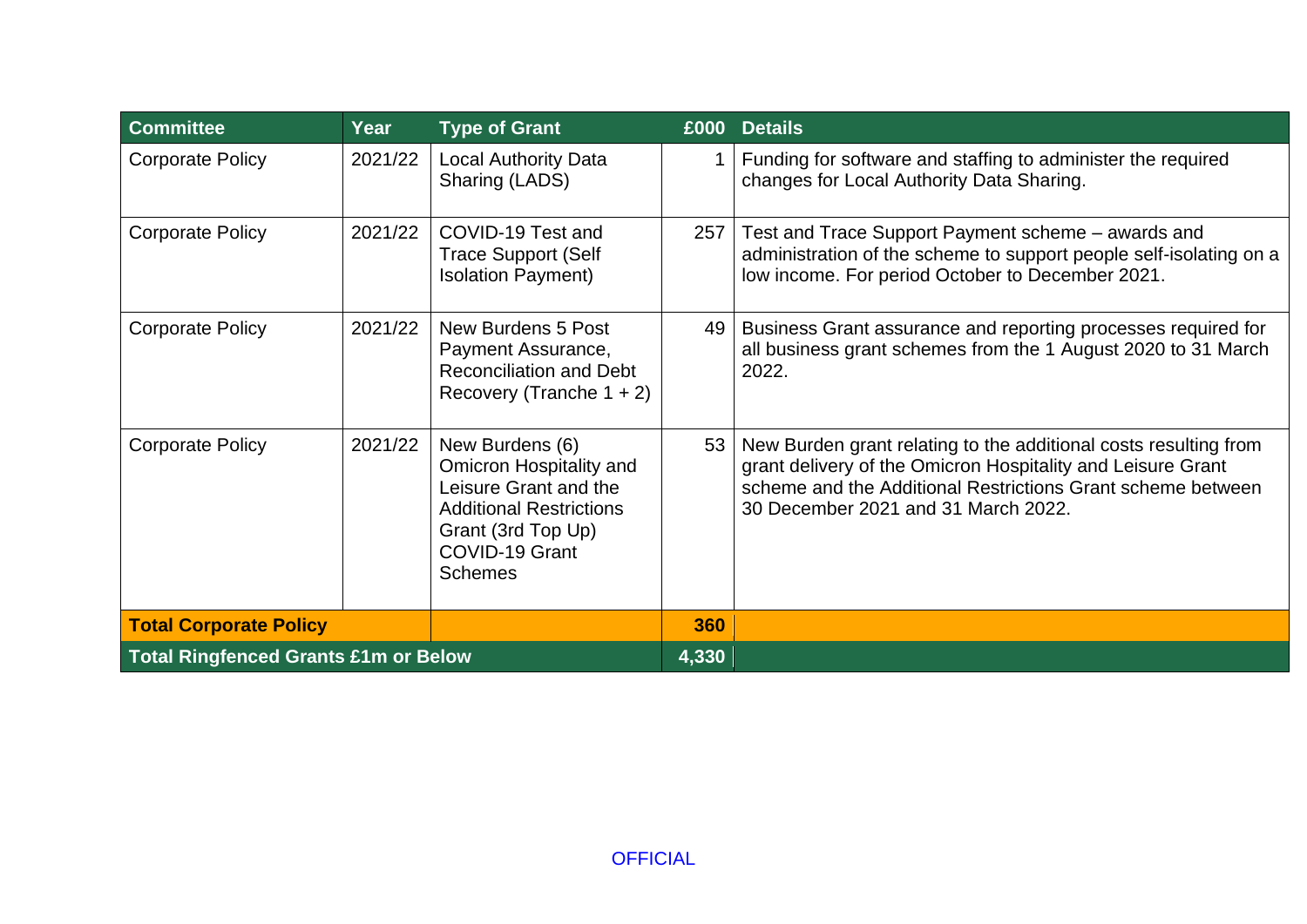# **Table C - Supplementary Estimates over £1,000,000**

Finance Sub-Committee recommend to Council to approve fully funded supplementary revenue estimates for specific grants coded directly to services over £1,000,000.

| <b>Committee</b>                                       |         | <b>Type of Grant</b>                                            | £000   | <b>Details</b>                                                                                                                                                                                                                                                                                                                                                                                                                                                                                                          |
|--------------------------------------------------------|---------|-----------------------------------------------------------------|--------|-------------------------------------------------------------------------------------------------------------------------------------------------------------------------------------------------------------------------------------------------------------------------------------------------------------------------------------------------------------------------------------------------------------------------------------------------------------------------------------------------------------------------|
| <b>Children and Families</b>                           | 2021/22 | <b>Household Support Fund</b>                                   | 2,204  | The purpose of the grant is to provide support to certain local<br>authorities in England for expenditure lawfully incurred or to be<br>incurred by them in accordance with the Grant Conditions to<br>provide support to households who would otherwise struggle to<br>buy food or pay essential utility bills or meet other essential<br>living costs or housing costs (in exceptional cases of genuine<br>emergency) this winter as the economy recovers.<br>Replaced Covid Local Support grant from 1 October 2021. |
| <b>Total Children and Families</b>                     |         |                                                                 | 2,204  |                                                                                                                                                                                                                                                                                                                                                                                                                                                                                                                         |
| <b>Corporate Policy</b>                                | 2022/23 | <b>Business Rate</b><br><b>Compensation Grant</b><br>(Reserves) | 13,890 | S31 grants received to compensate for reduced business rates<br>collected as a result of reliefs mandated by Central Government<br>after the setting of the Business Rates Baseline in 2013/14<br>(grant covers CEC 49% share).                                                                                                                                                                                                                                                                                         |
| <b>Total Corporate Policy</b>                          |         |                                                                 | 13,890 |                                                                                                                                                                                                                                                                                                                                                                                                                                                                                                                         |
| <b>Total Grants over £1m Recommendation to Council</b> |         | 16,094                                                          |        |                                                                                                                                                                                                                                                                                                                                                                                                                                                                                                                         |